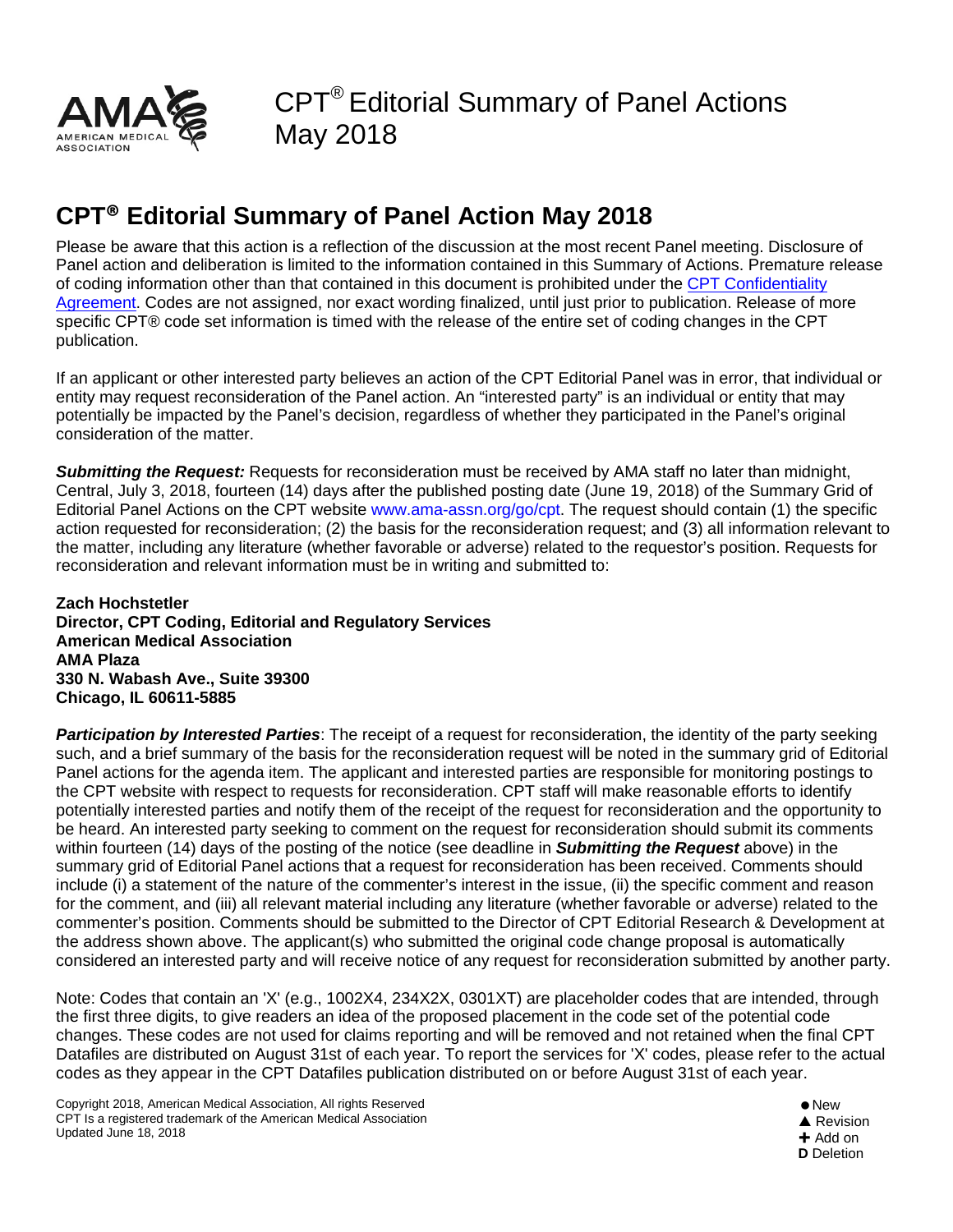| <b>Tab</b><br># | <b>Name</b>                                                  | Code #                                                                                                                                           | <b>Description of Editorial Panel Action</b>                                                                                                                                                                                                                     | <b>Effective</b><br><b>Date</b> | <b>Request for</b><br><b>Reconsideration</b> |
|-----------------|--------------------------------------------------------------|--------------------------------------------------------------------------------------------------------------------------------------------------|------------------------------------------------------------------------------------------------------------------------------------------------------------------------------------------------------------------------------------------------------------------|---------------------------------|----------------------------------------------|
| 6               | Psychiatric<br>Collaborative<br>Care Guideline<br>Revisions  | 99492-99494                                                                                                                                      | Accepted revision of the Psychiatric Collaborative<br><b>Care Guidelines</b>                                                                                                                                                                                     | January<br>1,2019               |                                              |
| $\overline{7}$  | Intermediate and<br>Complex Repair<br>Guideline<br>Revisions |                                                                                                                                                  | Postponed                                                                                                                                                                                                                                                        |                                 |                                              |
| 8               | <b>Breast and Chest</b><br><b>Wall Procedures</b>            | D19304<br>D <sub>19260</sub><br>D <sub>19271</sub><br>D <sub>19272</sub><br>$\bullet$ 2XXX0<br>$•2$ $XXX1$<br>•2XXX2                             | Accepted deletion of code 19304; relocation and<br>renumbering of codes 19260, 19271, 19272 to the<br>Musculoskeletal System/Neck (Soft Tissues) and<br>Thorax/Excision subsection                                                                               | January<br>1,2020               |                                              |
| 9               | <b>Platelet Rich</b><br>Plasma Injections                    |                                                                                                                                                  | <b>WITHDRAWN</b>                                                                                                                                                                                                                                                 |                                 |                                              |
| 10              | <b>Orthopedic Drug</b><br>Delivery Implant<br>Procedures     | 11981<br>11982<br>$+$ $\bullet$ 206X0<br>$+$ $\bullet$ 206X1<br>$+$ $\bullet$ 206X2<br>$+$ $\bullet$ 206X3<br>$+ 0.206X4$<br>$+$ $\bullet$ 206X5 | Accepted addition of six add-on codes 206X0,<br>206X1, 206X2, 206X3, 206X4, 206X5 to report<br>insertion and removal of drug delivery implant<br>device (s); addition of introductory guidelines; and<br>addition of instructions following codes<br>11981,11982 | January<br>1,2020               |                                              |
| 11              | Arthrocentesis<br>Joint or Bursa                             |                                                                                                                                                  | Rejected                                                                                                                                                                                                                                                         |                                 |                                              |
| 12              | <b>Tissue Grafting</b><br>Procedures                         | •15X00<br>•15X01<br>$+$ $\bullet$ 15X02<br>•15X03<br>$+$ $\bullet$ 15X04<br>D20926                                                               | Accepted addition of five codes 15X00, 15X01,<br>15X02, 15X03, 15X04, 15X05 for tissue grafting;<br>revision of guidelines; and deletion of code 20926<br>and related parent                                                                                     | January<br>1,2020               |                                              |
| 13              | Nasal-Sinus<br>Endoscopy                                     | ▲31233<br>▲31235<br>▲31292<br>▲31293<br>▲31294<br>▲31295<br>▲31296<br>▲31297<br>▲31298                                                           | Accepted editorial revision of codes 31233,<br>31292, 31293, 31294, 31296, 31297, 31298;<br>revision of 31235 to be a child to code 31233 and<br>revision of parenthetical notes in the section                                                                  | January<br>1,2020               |                                              |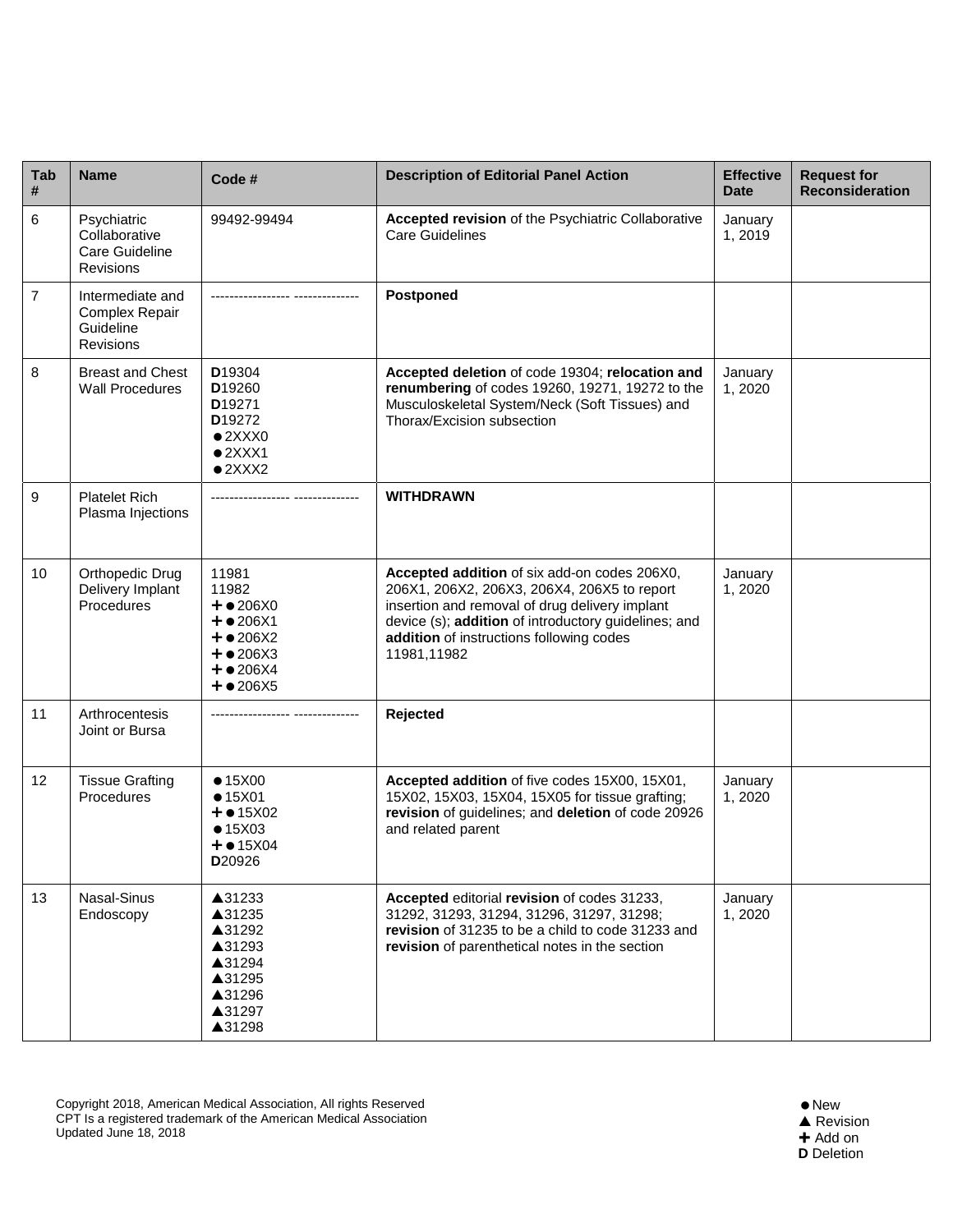| Tab<br># | <b>Name</b>                                              | Code #                                                  | <b>Description of Editorial Panel Action</b>                                                                                                                                                                                                                                        | <b>Effective</b><br><b>Date</b> | <b>Request for</b><br><b>Reconsideration</b>                                                           |
|----------|----------------------------------------------------------|---------------------------------------------------------|-------------------------------------------------------------------------------------------------------------------------------------------------------------------------------------------------------------------------------------------------------------------------------------|---------------------------------|--------------------------------------------------------------------------------------------------------|
| 14       | Catheter-Assisted<br>Vein<br>Sclerotherapy               | $\bullet$ XXX0T                                         | Accepted addition of a Category III code XXX0T<br>for catheter-assisted vein sclerotherapy                                                                                                                                                                                          | January<br>1,2020               |                                                                                                        |
| 15       | Maze Procedure<br>Parenthetical<br><b>Note Revisions</b> | $+$ $\triangle$ 33257<br>$+A$ 33258<br>$+A$ 33259       | Accepted editorial revision of the parenthetical<br>notes following codes 33257, 33258, and 33259                                                                                                                                                                                   | January<br>1,2020               |                                                                                                        |
| 16       | Pericardial<br>Drainage<br>Procedures                    | ----------- ---------------                             | <b>WITHDRAWN</b>                                                                                                                                                                                                                                                                    |                                 |                                                                                                        |
| 17       | <b>Aortic Graft</b><br>Procedures                        | D33860<br>•338X1<br>•338XX<br>D33870<br>$\bullet$ 338X2 | Accepted addition of codes 338X1, 338XX, to<br>distinguish between repairs for aortic dissection<br>and repairs for aortic diseases other than<br>dissection, and 338X2 to describe transverse aortic<br>arch graft; deletion of codes 33860, 33870; and<br>revision of guidelines; | January<br>1,2020               |                                                                                                        |
| 18       | Endovascular<br>Repair Instruction<br>Revisions-34713    | 34713                                                   | Accepted revision to parenthetical note for code<br>34713                                                                                                                                                                                                                           | January<br>1,2019               |                                                                                                        |
| 19       | Transanal<br>Hemorrhoidal<br>Dearterialization           | ▲46945<br>▲46946<br>•46X48<br><b>D</b> 0249T            | Accepted addition of code 46X48 for transanal<br>hemorrhoidal dearterialization, revision of the<br>Digestive System/Anus subsection guidelines;<br>revision of codes 46945, 46946 to exclude imaging;<br>and deletion of Category III code 0249T                                   | January<br>1,2020               |                                                                                                        |
| 20       | Preperitoneal<br>Pelvic Packing                          | •490X1<br>•490X2                                        | Accepted addition of codes 490X1, 490X2 for<br>preperitoneal pelvic packing for hemorrhage<br>associated with high energy pelvic trauma, and<br>removal and repacking                                                                                                               | January<br>1,2020               |                                                                                                        |
| 21       | Computer-aided<br>Mapping of Cervix<br><b>Uteri</b>      |                                                         | <b>WITHDRAWN</b>                                                                                                                                                                                                                                                                    |                                 |                                                                                                        |
| 22       | Lumbar Puncture                                          |                                                         | <b>WITHDRAWN</b>                                                                                                                                                                                                                                                                    |                                 |                                                                                                        |
| 23       | Genicular<br>injection and RFA                           | $• 64$ XX0<br>• 64XX1                                   | Accepted addition of codes 64XX0, 64XX1 for<br>injection of anesthetic and destruction of genicular<br>nerves by neurolytic agent                                                                                                                                                   | January<br>1,2020               | Request received<br>to reconsider Panel<br>action on code<br>descriptors for<br>codes 64XX0,<br>64XX1. |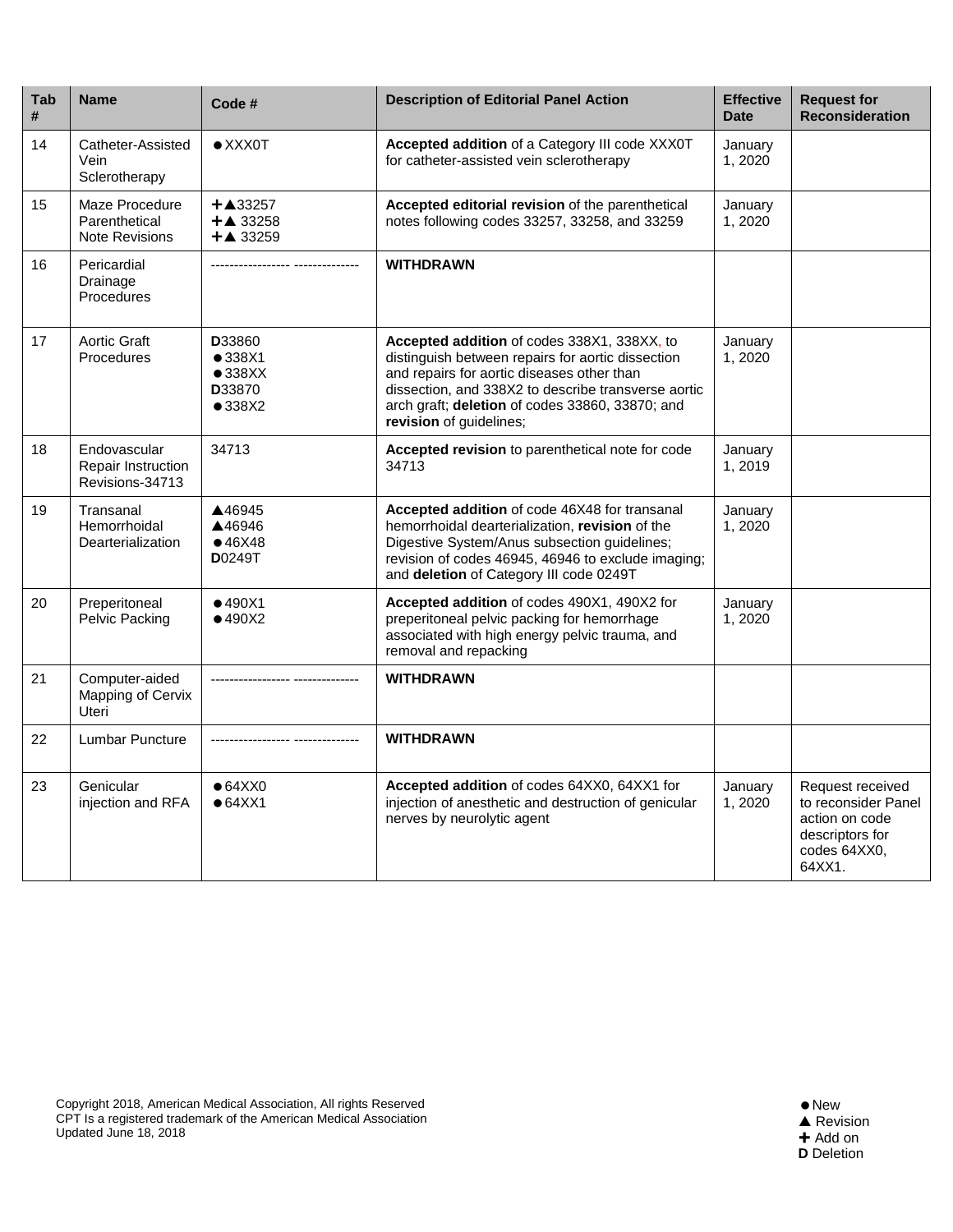| Tab<br># | <b>Name</b>                              | Code #                                                                                                                                                                                                         | <b>Description of Editorial Panel Action</b>                                                                                                                                                                                                                                                                                                                                                                                                                       | <b>Effective</b><br><b>Date</b> | <b>Request for</b><br><b>Reconsideration</b>                                                                                                           |
|----------|------------------------------------------|----------------------------------------------------------------------------------------------------------------------------------------------------------------------------------------------------------------|--------------------------------------------------------------------------------------------------------------------------------------------------------------------------------------------------------------------------------------------------------------------------------------------------------------------------------------------------------------------------------------------------------------------------------------------------------------------|---------------------------------|--------------------------------------------------------------------------------------------------------------------------------------------------------|
| 24       | Somatic Nerve<br>Injection               | ▲64420<br>▲64400<br>D64402<br>▲64421<br>▲64405<br>▲64425<br>▲64430<br>▲64408<br>D64410<br>▲64435<br>D64413<br>▲64445<br>▲64415<br>▲64446<br>▲64416<br>▲64447<br>▲64417<br>▲64448<br>▲64449<br>▲64418<br>▲64450 | Accepted addition of introductory guidelines in the<br>Somatic Nerves subsection; revision of codes<br>64400, 64405, 64408, 64415, 64416, 64417,<br>64418, 64420, 64421, 64425, 64430, 64435,<br>64445, 64446, 64447, 64448, 64449, 64450 for<br>standardization of the code descriptors; and<br>deletion of codes 64402, 64410 and 64413                                                                                                                          | January<br>1,2020               |                                                                                                                                                        |
| 25       | Hypoglossal<br>Nerve Stimulation         |                                                                                                                                                                                                                | Rejected                                                                                                                                                                                                                                                                                                                                                                                                                                                           |                                 | Request received<br>to reconsider Panel<br>action not to<br>establish three<br>Category I codes<br>and to rescind<br>codes 0466T.<br>0466T, and 0468T. |
| 26       | Cyclophotocoagul<br>ation                | ▲66711<br>▲66982<br>▲66984<br>•66X01<br>•66X02                                                                                                                                                                 | Accepted addition of codes 66X01, 66X02 to<br>report cyclophotocoagulation; revision of codes<br>66711, 66982, 66984 to more accurately report the<br>current services                                                                                                                                                                                                                                                                                             | January<br>1,2020               |                                                                                                                                                        |
| 27       | Gastrointestinal<br><b>Tract Imaging</b> | ▲74251<br>▲74210<br>D74260<br>▲74220<br>▲74230<br>▲74270<br>▲74240<br>▲74280<br>D74241<br>•74X00<br>D74245<br>•74X01<br>▲74246<br>D74247<br>D74249<br>▲74250                                                   | Accepted addition of codes 74X00<br>74X01 to report Gastrointestinal Tract Imaging;<br>revision of 74210, 74220, 74230, 74240, 74246,<br>74250, 74251, 74270, 74280 to reflect the work<br>inherent in each examination; and deletion of<br>codes 74241, 74245, 74247, 74249, 74260                                                                                                                                                                                | January<br>1,2020               |                                                                                                                                                        |
| 28       | <b>Myocardial PET</b>                    | ▲78459<br>▲78491<br>•78X29<br>●78X31<br>▲78492<br>•78X32<br>•78X33<br>•78X34<br>•78X35<br><b>D</b> 0482T                                                                                                       | Accepted addition of codes 78X29, 78X31,<br>78X32, 78X33, 78X34, 78X35 to identify component<br>services included for myocardial imaging using<br>positron emission tomography; revision of<br>introductory guidelines in the Cardiovascular<br>System subsection; revision of codes<br>78459,78491 to separately identify component<br>services included for myocardial imaging using<br>positron emission tomography; and deletion of<br>Category III code 0482T | January<br>1,2020               |                                                                                                                                                        |

Copyright 2018, American Medical Association, All rights Reserved CPT Is a registered trademark of the American Medical Association Updated June 18, 2018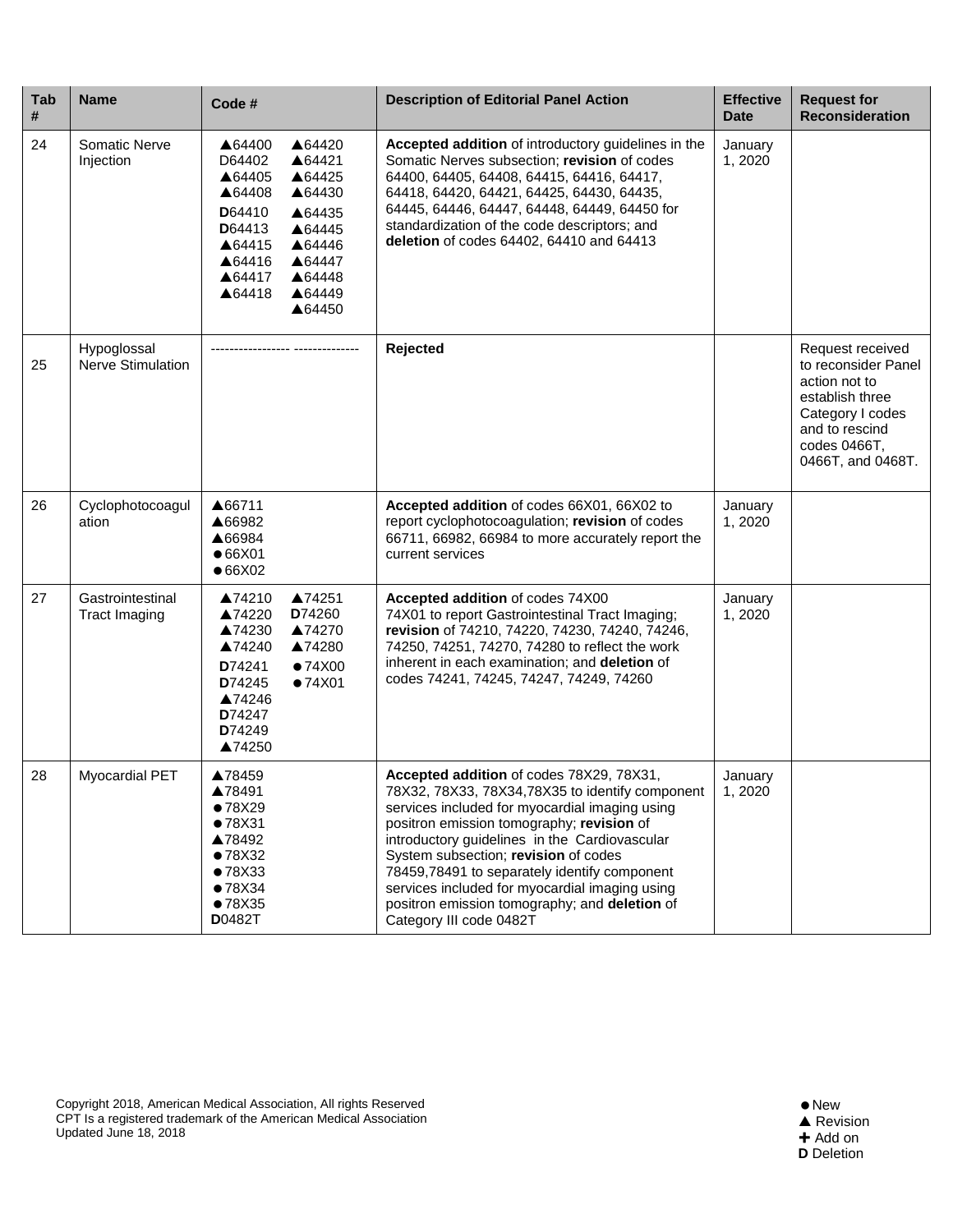| Tab<br># | <b>Name</b>                                                          | Code #                                                                                                                                               | <b>Description of Editorial Panel Action</b>                                                                                                                                                                                                                                                                                                                                                                        | <b>Effective</b><br><b>Date</b>                                                                      | <b>Request for</b><br><b>Reconsideration</b>                                                  |
|----------|----------------------------------------------------------------------|------------------------------------------------------------------------------------------------------------------------------------------------------|---------------------------------------------------------------------------------------------------------------------------------------------------------------------------------------------------------------------------------------------------------------------------------------------------------------------------------------------------------------------------------------------------------------------|------------------------------------------------------------------------------------------------------|-----------------------------------------------------------------------------------------------|
| 29       | <b>MAAA Prognosis</b><br>for Liver Fibrosis<br>in HCV                | <b>D</b> 0001M<br>•815X0                                                                                                                             | Effective October 1, 2018-December 31, 2018:<br>Accepted revision of 0001M by clarifying that it<br>tests for chronic Hepatitis C Virus (HCV) infection<br>and by updating the proprietary name and clinical<br>laboratory information<br>Effective January 1, 2019: Accepted addition of<br>81X50 for reporting chronic Hepatitis C Virus<br>infection MAAA test and deletion of 0001M                             | (0001M)<br>October<br>1,2018<br>through<br>Decemb<br>er 31,<br>2018<br>(815X0)<br>January<br>1, 2019 |                                                                                               |
| 30       | Small Dense LDL<br>Cholesterol<br><b>Quantitative Test</b>           | • 837X0                                                                                                                                              | Accepted addition of code 837X0 for small dense<br>LDL quantitative testing                                                                                                                                                                                                                                                                                                                                         | January<br>1,2019                                                                                    |                                                                                               |
| 31       | <b>PLA Consent</b><br>Calendar                                       | $\triangle$ 0006U                                                                                                                                    | Accepted addition of 17 Proprietary Laboratory<br>Analysis codes and revision of code 0006U                                                                                                                                                                                                                                                                                                                         | January<br>1,2019                                                                                    |                                                                                               |
| 32       | Rabies Immune<br>Globulin-Delete<br>90375                            | ----------- ------                                                                                                                                   | Rejected                                                                                                                                                                                                                                                                                                                                                                                                            |                                                                                                      | Request received<br>to reconsider Panel<br>action to reject the<br>deletion of code<br>90375. |
| 33       | <b>Holistic System</b><br>Therapy                                    |                                                                                                                                                      | <b>WITHDRAWN</b>                                                                                                                                                                                                                                                                                                                                                                                                    |                                                                                                      |                                                                                               |
| 34       | <b>Auditory Function</b><br><b>Evaluation-Revise</b><br>92626, 92627 | ▲92626<br>▲92627                                                                                                                                     | Accepted revision of codes 92626, 92627 to<br>describe evaluation of auditory function for<br>candidacy or post-operative status of implanted<br>devices or other interventions                                                                                                                                                                                                                                     | January<br>1,2020                                                                                    |                                                                                               |
| 35       | Long-Term EEG<br>Monitoring                                          | 61533<br>95812<br>▲95813<br>D95827<br>D95950<br>D95951<br>D95953<br>D95956<br>95X01-95X23<br>$+95967$                                                | Accepted addition of 13 codes reporting<br>technologist long-term EEG services; addition of<br>10 codes for reporting professional long-term EEG<br>services; addition/revision of EEG guidelines with<br>definitions; revision/addition of parentheticals<br>following codes 61533, 95812, 95813, 95816,<br>95819, 95822, 95827, 95967; deletion of 95827,<br>95950, 95951, 95953, 95956; and revision of<br>95813 | January<br>1,2020                                                                                    | Request received<br>to reconsider Panel<br>action to delete<br>code 95827.                    |
| 36       | Temperature<br>Sensory<br>Monitored Scalp<br>Cooling                 |                                                                                                                                                      | Rejected                                                                                                                                                                                                                                                                                                                                                                                                            |                                                                                                      |                                                                                               |
| 37       | Cat III Ischemia<br>Monitoring<br>Services                           | $\bullet$ 00X0T<br>$\bullet$ 00X1T<br>$\bullet$ 00X2T<br>$\bullet$ 00X3T<br>$\bullet$ 00X4T<br>$\bullet$ 00X5T<br>$\bullet$ 00X6T<br>$\bullet$ 00X7T | Accepted addition of Category III codes 00X0T,<br>00X1T, 00X2T, 00X3T, 00X4T, 00X5T, 00X6T,<br>00X7T for intracardiac ischemia monitoring<br>services                                                                                                                                                                                                                                                               | January<br>1,2019                                                                                    |                                                                                               |
| 38       | Cat III Angiogram<br><b>Based Fractional</b>                         | $\bullet$ 050XT                                                                                                                                      | Accepted addition of Category III code 050XT for<br>intraprocedural coronary fractional flow (FFR)                                                                                                                                                                                                                                                                                                                  | January<br>1,2019                                                                                    |                                                                                               |

Copyright 2018, American Medical Association, All rights Reserved CPT Is a registered trademark of the American Medical Association Updated June 18, 2018

 $\bullet$  New ▲ Revision ╋ Add on

**D** Deletion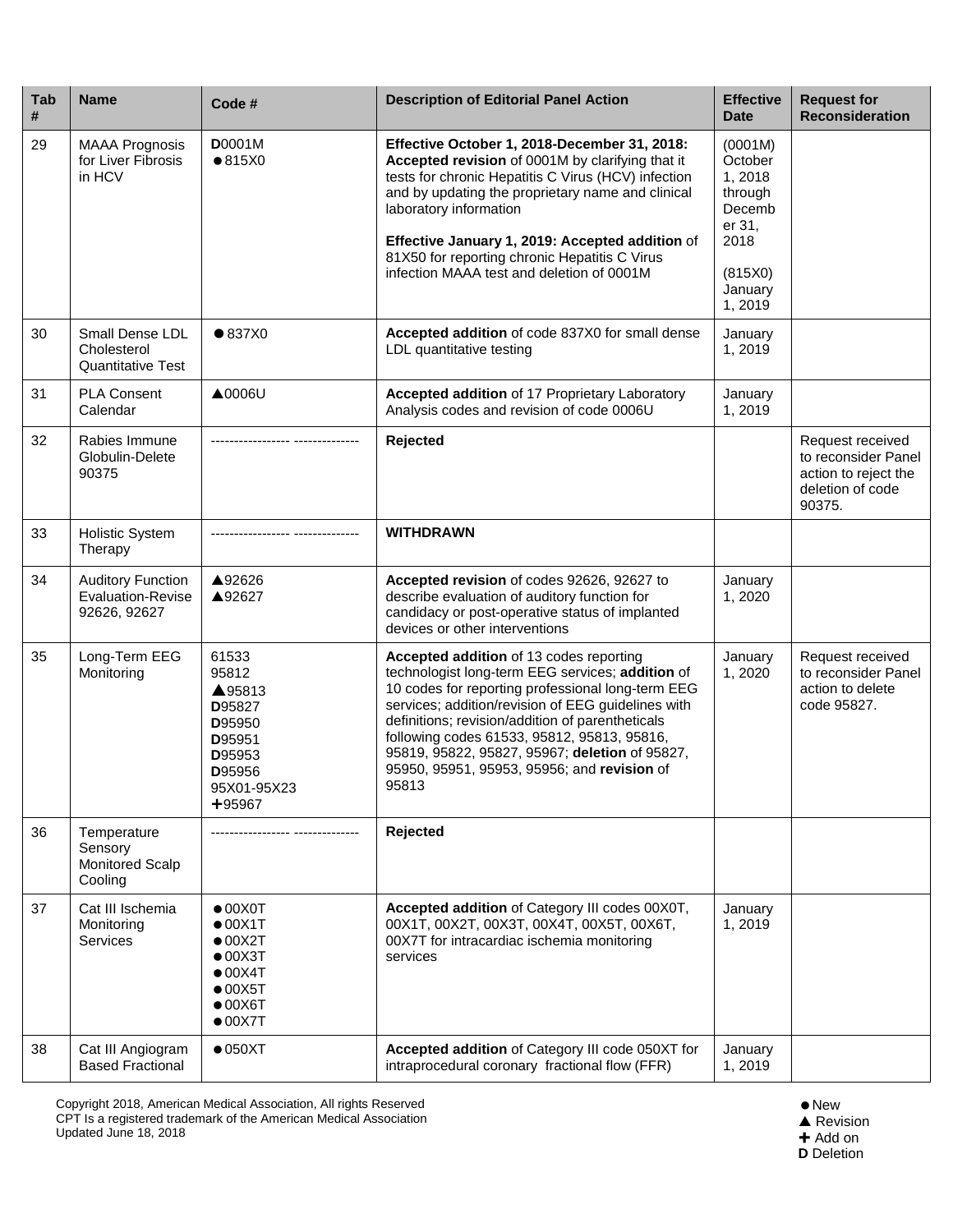| Tab<br># | <b>Name</b>                                                          | Code #                                                                                                               | <b>Description of Editorial Panel Action</b>                                                                                                                                               | <b>Effective</b><br><b>Date</b> | <b>Request for</b><br><b>Reconsideration</b> |
|----------|----------------------------------------------------------------------|----------------------------------------------------------------------------------------------------------------------|--------------------------------------------------------------------------------------------------------------------------------------------------------------------------------------------|---------------------------------|----------------------------------------------|
|          | Flow Reserve-<br>FFRangio                                            |                                                                                                                      | derived from angiogram data                                                                                                                                                                |                                 |                                              |
| 39       | Cat III<br>Transcervical<br>Fallopian Tube<br>Occlusion              |                                                                                                                      | <b>WITHDRAWN</b>                                                                                                                                                                           |                                 |                                              |
| 40       | Cat III<br>Kinetigraphy                                              | $\bullet$ 051XT<br>$\bullet$ 052XT<br>$\bullet$ 053XT<br>$\bullet$ 054XT                                             | Accepted addition of Category III codes 051XT,<br>052XT, 053XT, 054XT to identify continuous<br>recording of movement disorders symptoms<br>including bradykinesia, dyskinesia, and tremor | January<br>1,2019               |                                              |
| 41       | Cat III<br>Therapeutic<br>Apheresis                                  | •0342T                                                                                                               | Accepted retention of Category III code 0342T for<br>another five years                                                                                                                    | January<br>1,2019               |                                              |
| 42       | Cat III Chimeric<br>Antigen Receptor<br>T Cell (CAR-T)<br>Therapy    | •05X1T<br>$\bullet$ 05X2T<br>$\bullet$ 05X3T<br>•05X4T                                                               | Accepted addition of Category III codes 05X1T,<br>05X2T, 05X3T, 05X4T to identify chimeric antigen<br>receptor T-Cell therapy services                                                     | January<br>1,2019               |                                              |
| 43       | Cat III<br>Magnetocardiogra<br>phy (MCG)                             | $\bullet$ 0X01T<br>$\bullet$ 0X02T                                                                                   | Accepted addition of Category III codes 0X01T,<br>0X02T for myocardial functional imaging by<br>magnetocardiography                                                                        | January<br>1,2019               |                                              |
| 44       | Code Set<br>Maintenance                                              | D31595<br>D63615<br>D41500<br>D64508<br>D61332<br>D66220<br>D61480<br>D78270<br>D61610<br>D78271<br>D61612<br>D78272 | Accepted deletion of codes 31595, 41500, 61332,<br>61480, 61610, 61612, 63615, 64508, 66220,<br>78270, 78271, 78272 and all related references<br>throughout the code set                  | January<br>1,2019               |                                              |
| 45       | Remote<br>Physiologic<br>Monitoring<br>Editorial<br><b>Revisions</b> |                                                                                                                      | Rejected                                                                                                                                                                                   |                                 |                                              |
| 46       | Pediatric<br>Quadrivalent<br>Influenza Vaccine                       | • 906XX                                                                                                              | Accepted addition of code 906XX to identify<br>pediatric quadrivalent influenza vaccine                                                                                                    | January<br>1,2019               |                                              |
| EC       | Editorial<br>Revisions to the<br><b>Critical Care</b><br>Guidelines  |                                                                                                                      | Accepted editorial revision to the Critical Care<br>Guidelines                                                                                                                             |                                 |                                              |
| EC       | Family<br>Psychotherapy<br>Inpatient<br>Prolonged<br>Services        | 99356                                                                                                                | Accepted revision to the parenthetical note<br>following code 99356                                                                                                                        |                                 |                                              |
| EC       | <b>RUC Report</b><br>Pericardiotomy<br>(33025)                       | 32551<br>33025                                                                                                       | Accepted revision to the parentheticals following<br>codes 32551, 33025                                                                                                                    |                                 |                                              |